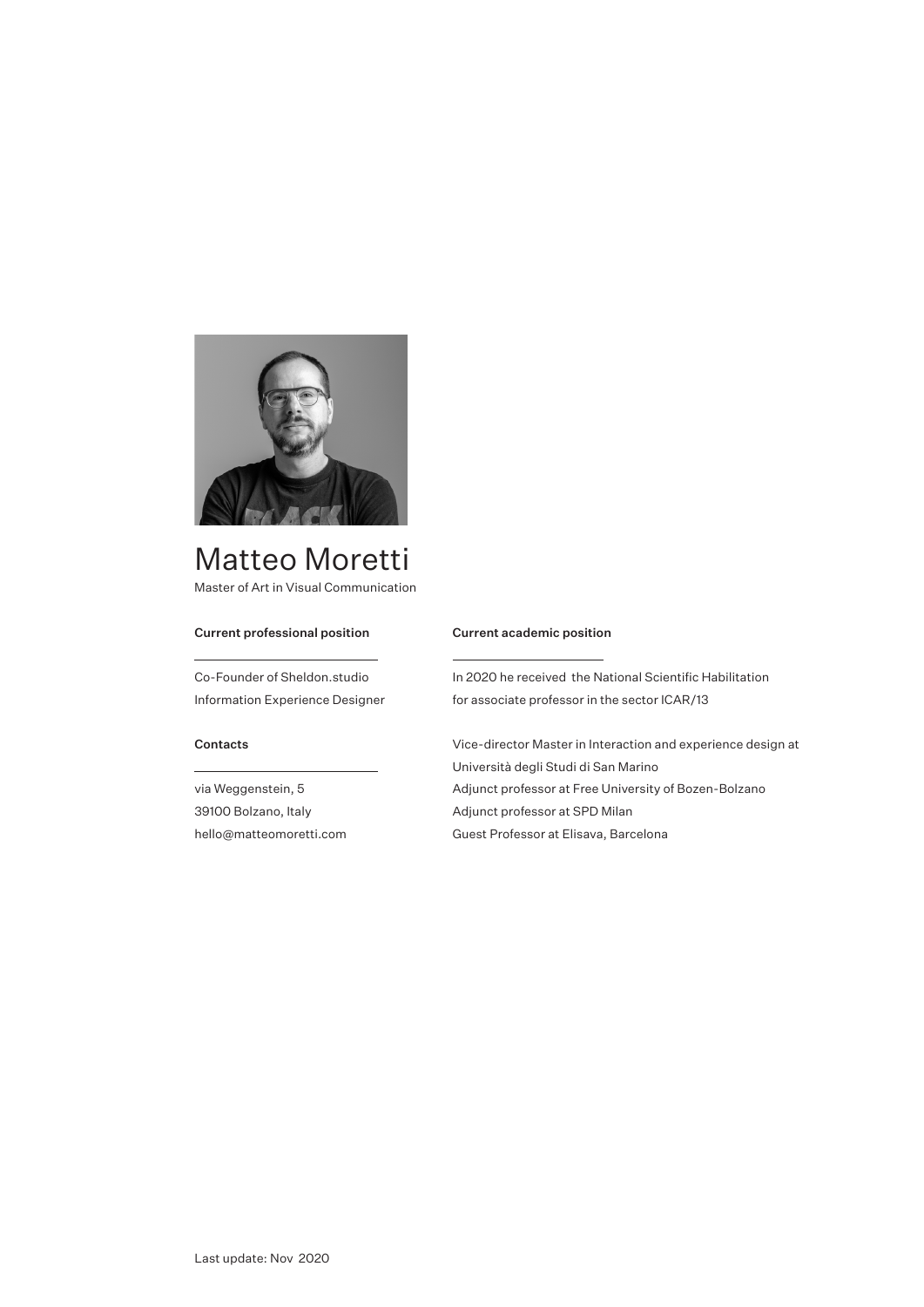## cv

### Birth date

Milano, 22.03.1977

#### Languages

ltalian English Good French Basic German

Mother Tongue FCE Cambridge B2 Verbal Poor

## Profile

Award-winning designer, he is a lecturer at the Faculty of Design of the Free University of Bolzano, and at the University of San Marino. He co-founded the visual journalism research platform at the Unibz, and designformigration.com, the first platform that collects design projects related to the recent European migratory phenomena. Through the platform, he explored new socio and social design practices which informed his book "Socio- Social- Design. Design practices for new perspectives on migration" (Corraini, 2019). Speaker TEDx, Visualized.io, has been a jury member at the World Press Photo 2017-18 and one of the 100 ambassadors of Italian design in the world 2018, named by the Italian Ministry of Foreign Affairs. In 2020 he co-founded Sheldon.studio, the first information-experience studio in Europe. The same year he achieved the National Scientific Habilitation as Associate Professor.

#### Current Working Position

Design Professional Co-Founder of Sheldon.studio

#### Current Academic Position

Adjunct Professor at the Free university of Bozen-Bolzano Adjunct Professor at the Università degli Studi di San Marino, San Marino Republic Guest Professor at Elisava Barcelona

#### Education

MA Industrial Design (2005) - Faculty of Design, Politecnico di Milano, Milan, Italy Programmer (1997) - High School ITIS E. Mattei, S.Donato M.se Milano, Italy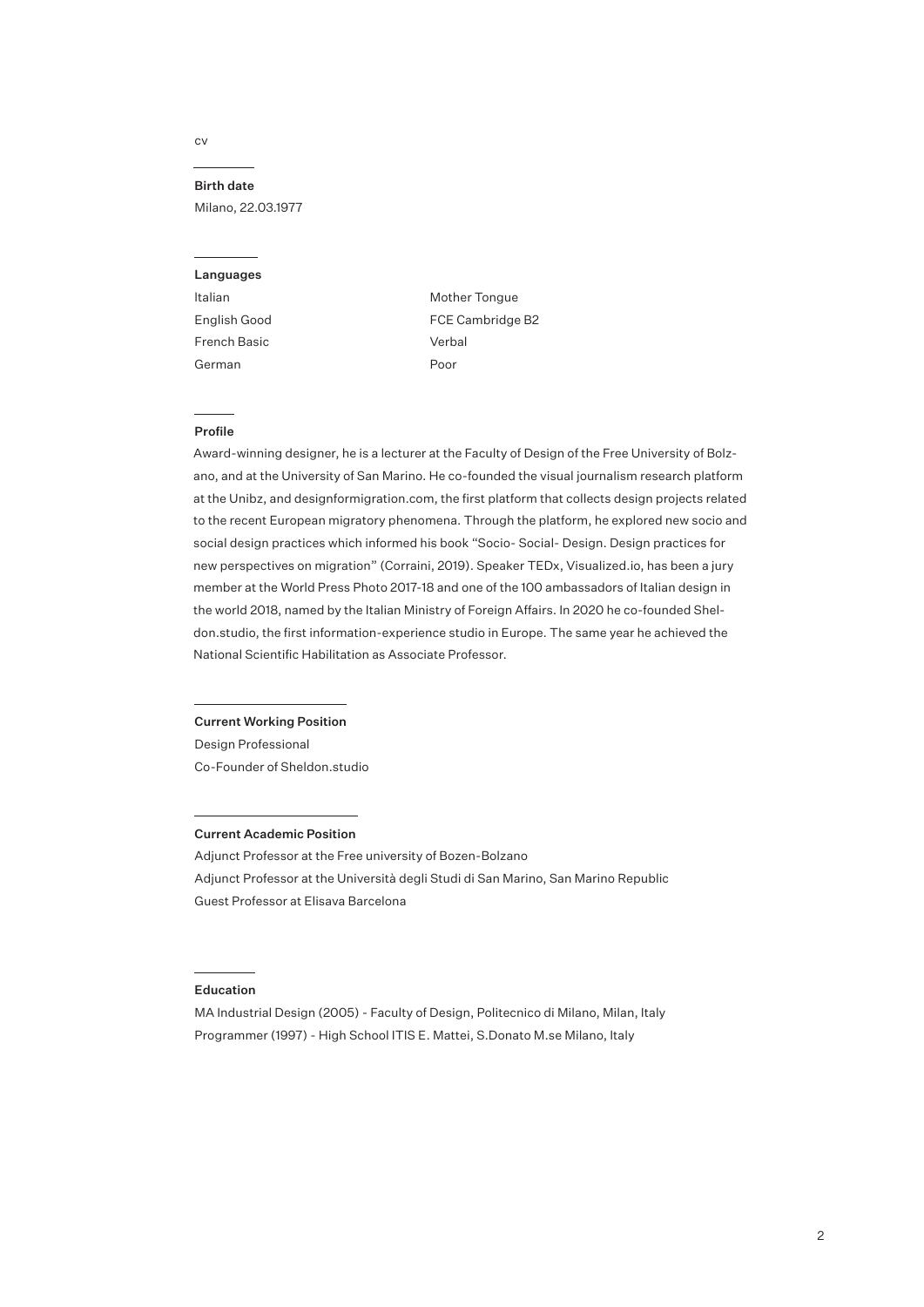| <b>Professional Outline</b> |                                                                     |  |  |
|-----------------------------|---------------------------------------------------------------------|--|--|
| 2020                        | Co-founder of Sheldon.studio                                        |  |  |
| 2013-now                    | Visual/data Journalism designer/project leader                      |  |  |
|                             | Web and motion designer professional                                |  |  |
| 2013-2019                   | Research Fellow at Free University of Bozen-Bolzano                 |  |  |
| 2019-2021                   | Contract professor at University of San Marino, San Marino Republic |  |  |
| 2010-2013                   | Lecturer at SAE Institute Milan                                     |  |  |
| 2007-2010                   | Lecturer at Free University of Bozen-Bolzano                        |  |  |
| 2006-2013                   | External Examiner at Middlesex London                               |  |  |
| 2007-2010                   | Chief Designer at Erazero                                           |  |  |
| 2005-2007                   | Senior Designer at Erazero                                          |  |  |
|                             |                                                                     |  |  |
| Main clients                | Provincia Autonoma di Bolzano                                       |  |  |
|                             | Fondazione Matera-Basilicata 2019                                   |  |  |
|                             | Mty Italia                                                          |  |  |
|                             | La7 Italia                                                          |  |  |
|                             | Etro                                                                |  |  |
|                             | Erazero srl                                                         |  |  |
|                             | Free University of Bozen Bolzano                                    |  |  |
|                             | Università Ca' Foscari di Venezia                                   |  |  |
|                             | Eurac                                                               |  |  |
|                             | Fondazione bruno kessler                                            |  |  |
|                             | Museion                                                             |  |  |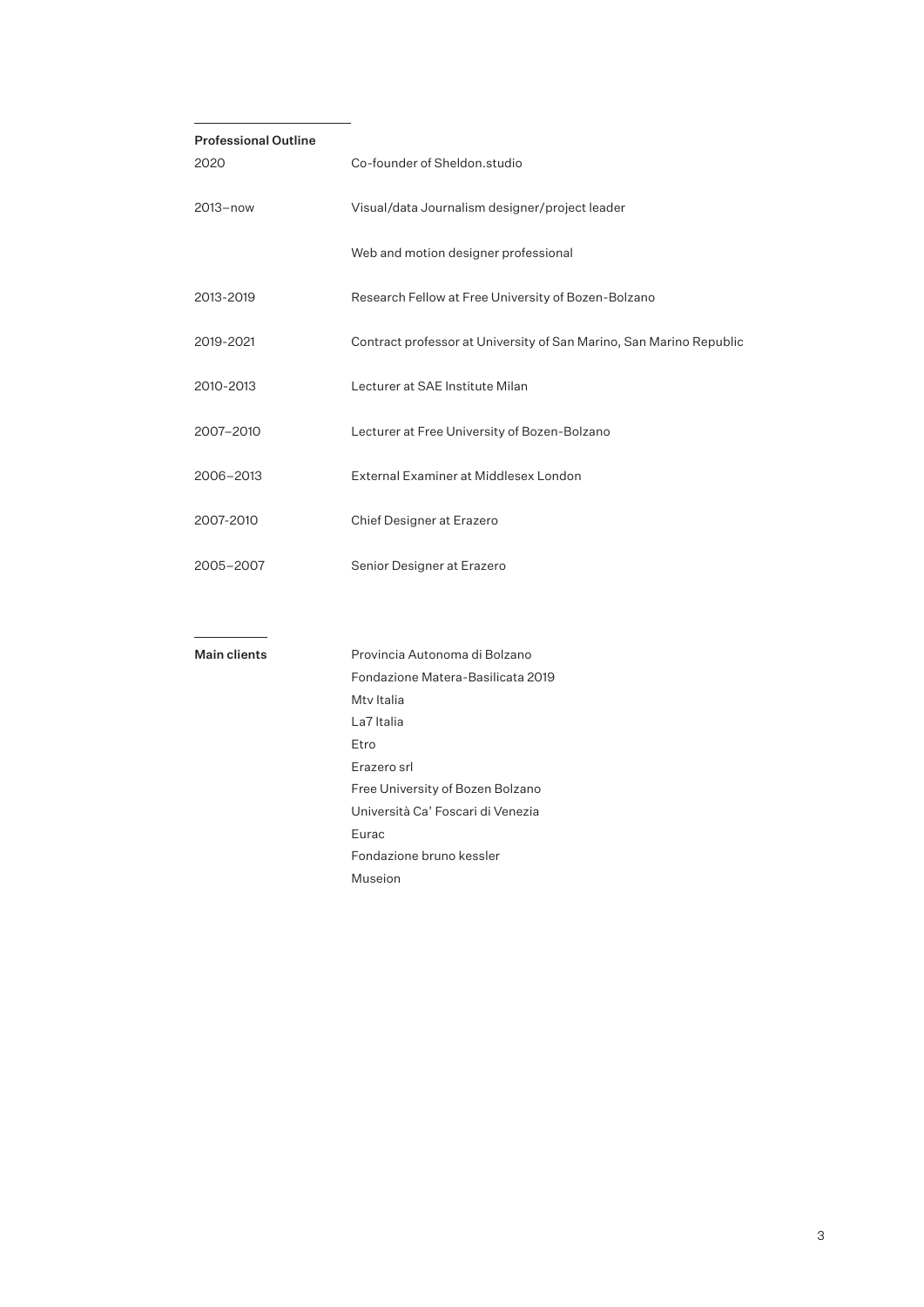# Academic history

| 2020        | Guest professor at the Master in Data Design, Elisava, Baercelona                  |
|-------------|------------------------------------------------------------------------------------|
| 2020        | Adjunct Professor, Scuola Politecnica di Design, Milan                             |
| 2018 - 2020 | Università degli Studi di San Marino, San Marino Republic                          |
| 2013 - 2019 | Adjunct Professor, Free University of Bozen-Bolzano, Italy                         |
| 2013 - 2013 | Researcher fellow, Free University of Bozen-Bolzano, Italy                         |
| 2010 - 2013 | Lecturer in Motion Graphics, SAE Institute, Milan                                  |
| 2010 - 2013 | Lecturer in Interactive & Motion Graphics, Free University of Bozen-Bolzano, Italy |
| 2010 - 2013 | Project Assistant, Free University of Bozen-Bolzano, Italy                         |
| 2007 - 2010 | External Examiner, MiddleSex University, London, UK                                |
| 2006 - 2010 | Lecturer in Interactive Media, Free University of Bozen-Bolzano, Italy             |
| 2006 - 2007 | Project Leader in Academic Warmup, Free University of Bozen-Bolzano, Italy         |
| 2005-2006   | Lecturer in Generative Design, Free University of Bozen-Bolzano, Italy             |

# Academic workshop /

| Lectures / Conferences |                                                                                            |
|------------------------|--------------------------------------------------------------------------------------------|
| 2020                   | Speaker - "Information-Experience Design to Better Inform your Audience", DatavizLive,     |
|                        | London, UK                                                                                 |
|                        | Speaker - "Exploring socio and social design practices for migration", Towards sharing     |
|                        | common futures, ENSAD, Paris, FR                                                           |
|                        | Workshop - "Visual Journalism", Elisava, Barcelona, ES                                     |
|                        |                                                                                            |
| 2019                   | Speaker - "Socio- Social- Design", Adolescenti in immagini, Bologna, IT                    |
|                        | Speaker - "Socio- Social- Design", Corraini Mambo, IT                                      |
|                        | Speaker - "Socio design as a community tool", SFSCon, Bolzano, IT                          |
|                        | Speaker - "Data storytelling for public administrations", EU Dataviz, Luxemburg, LU        |
|                        | Lecture - "Behind a visual journalism project", Unitn, Trento, IT                          |
|                        | Speaker - "Socio- Social- Design", Milano, IT                                              |
|                        | Speaker - "Socio- Social- Design", Trento, IT                                              |
|                        | Speaker - "Designing informative experiences" @ CorDatam, Torino, IT                       |
|                        | Speaker - "Socio Social Design" @ Romics, Rome, IT                                         |
|                        | Speaker - ""Participatory Data Physicalisation - A New Space to Inform." @ Encode.info,    |
|                        | London, UK                                                                                 |
|                        | Exhibition - Data in Graphic @ Torino Graphic Days, Torino, Italy                          |
|                        | Exhibition - Typeline @ BAUHAUS 100, Macerata, Italy                                       |
|                        | Exhibition - Typeline @ Mambo, Bologna, Italy                                              |
|                        | Speaker - "Participatory Data Physicalization: a new space to inform" @ IMG 2019, Italy    |
|                        | Lecture - "Socio-Design: Making sense of design" @ SPD Milan, Italy                        |
|                        | Speaker - "Designing informative experiences for a <strike>more</strike> informed          |
|                        | society." @ By Design By Disaster @ Bolzano, Italy                                         |
|                        | Speaker - "Design for migration: nuove pratiche di design verso una società più inclusiva" |
|                        | @ Nuove Pratiche Festival @ Palermo                                                        |
|                        | Speaker - "cos'è la comunicazione senza tecnologia?" @ milano digital week                 |
|                        | Exhibition - "european dream" @ typeline @ mambo bologna                                   |
|                        | Speaker - "on design, migration and democracy" $\omega$ open days dell'innovazione turin   |
|                        | Speaker - "participatory data physicalization: designing informative experiences $@$ 2co   |
|                        | everyday milan                                                                             |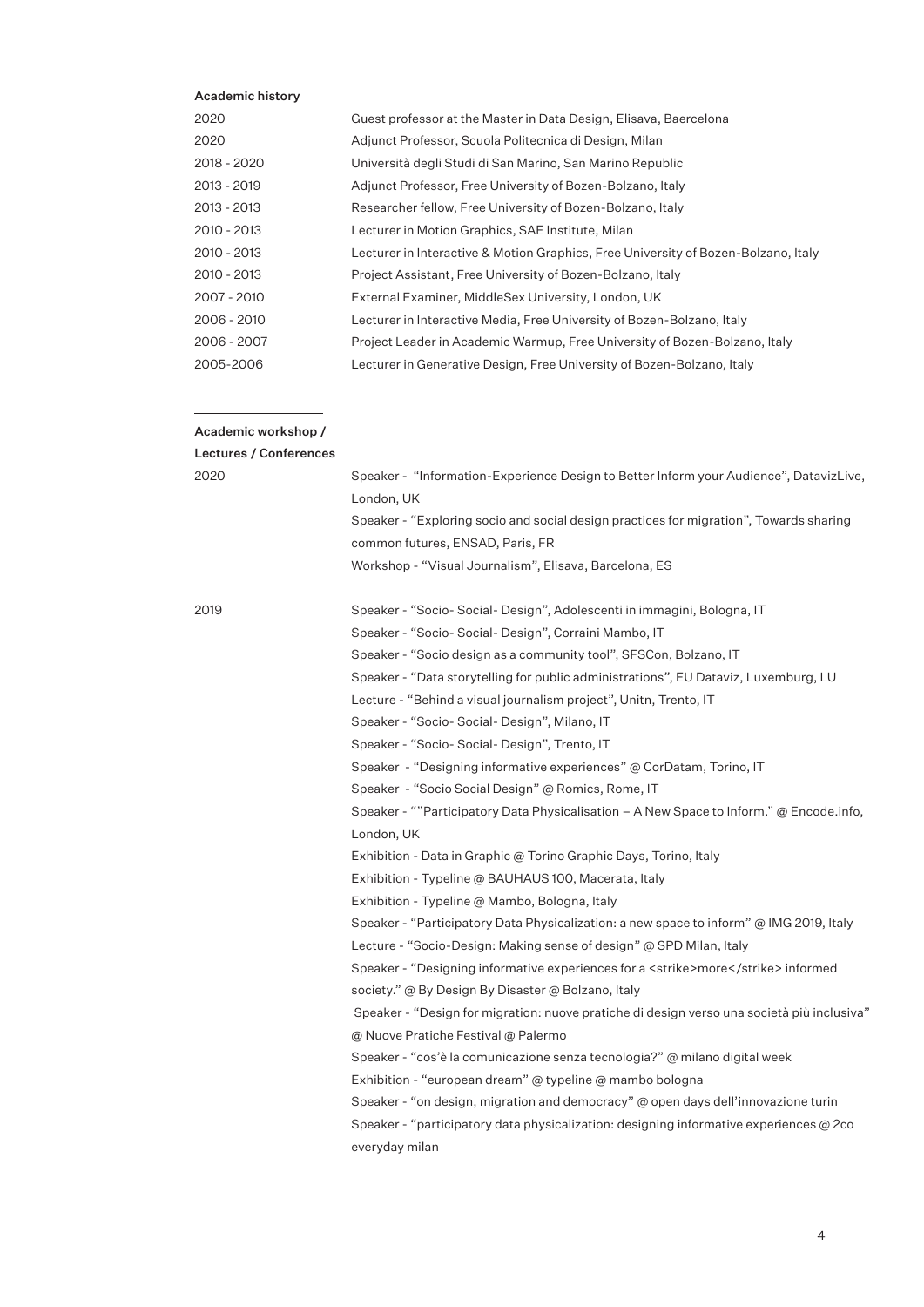Speaker - "nuove forme di narrazione ed informazione come anti-doto alle narrazioni tossiche e fake news." siaa 2018 @ cremona, italy

Speaker - "good design, bad design" wud 2018 @ bolzano, italy

Speaker - "participatory data physicalization: designing informative experiences" @ DGTF 2018 - karlsruhe, germany

Speaker - "visual journalism come strumento per la narrazione della città altra" @ cirice 2018 naples, italy

Workshop - "fake news design" - cuneo, italy

Lecture - "europa dreaming" @ europe direct - cuneo, italy

Lecture - "data & the city" @ wild mazzini with piemonte visual contest - turin, italy Round-table - "giornalista e informatico: la strana coppia" @ informatici senza frontiere rovereto, italy

Conference - visual journalism school 2018, bolzano, italy

Round-table - "il futuro del giornalismo: il ruolo della tecnologia e dell'intelligenza artificiale" unibz - bolzano, italy

Lecture - "working researching, teaching visual journalism" belli gallery - milan, italy Lecture - "what does it mean visual journalism?" ordine dei giornalisti umbria - terni, italy Lecture - "exploring the boundaries between design and journalism" dig award - italy Lecture - "design to support a better infomation" @ design civic consciousness conference

- san marino republic

schreiben

Lecture - "la ricerca sul data data/visual journalism" @ data driven innovation - rome, italy Lecture - "grafici multidimensionali, una riflessione attorno al progetto grafico

contemporaneo" - iuav, university of venice

Lecture - "visual journalism as tool to design counter narratives" @ university of padua, padua

Visual journalism school @ sissa international school for advanced studies - trieste italy Workshop - "play with data ii" @ university of san marino - san marino republic Italian design ambassador (named by italian foreign affairs ministry) Jury member world press photo award 2018 (innovative storytelling)

2017

Speaker - "infographics as images: meaningfulness beyond information" @ img conference - brixen, italy

Speaker - "the role of motion in data visualization: animation as an agent of meaning" @ 2co conference - tenerife, spain

Workshop - "visual journalism as a tool to counter hate speech" @ media against hate, fnsi rome

Speaker - "visual journalism artifacts as tool to design counter-narratives" @ world design summit - montreal, canada

Speaker - "notizie, dati e immagini: visual journalism" @ tedx lab - verona, italy Speaker - "europa dreaming" @ tedx - potenza, italy

Workshop - "visual journalism and motion graphic" @ unirsm - s. marino republic

Workshop - "visual journalism for science communication" @ sissa - trieste, italy

Speaker - "europa dreaming: a different narrative on migration" @ visualized.io - milan, italy Jury member world press photo award 2017

2016 Speaker - "le forme della narrazione nel web-based documentary: europa dreaming" @ aiss conference - milan, italy Speaker - "people's republic of bolzano" @ tedx - arezzo, italy Speaker - "visual jorunalism for social change" @ #vjss2016 – free university of bozen bolzano, italy Lecture - "europa dreaming" @ summer school für dramatisches und essayistisches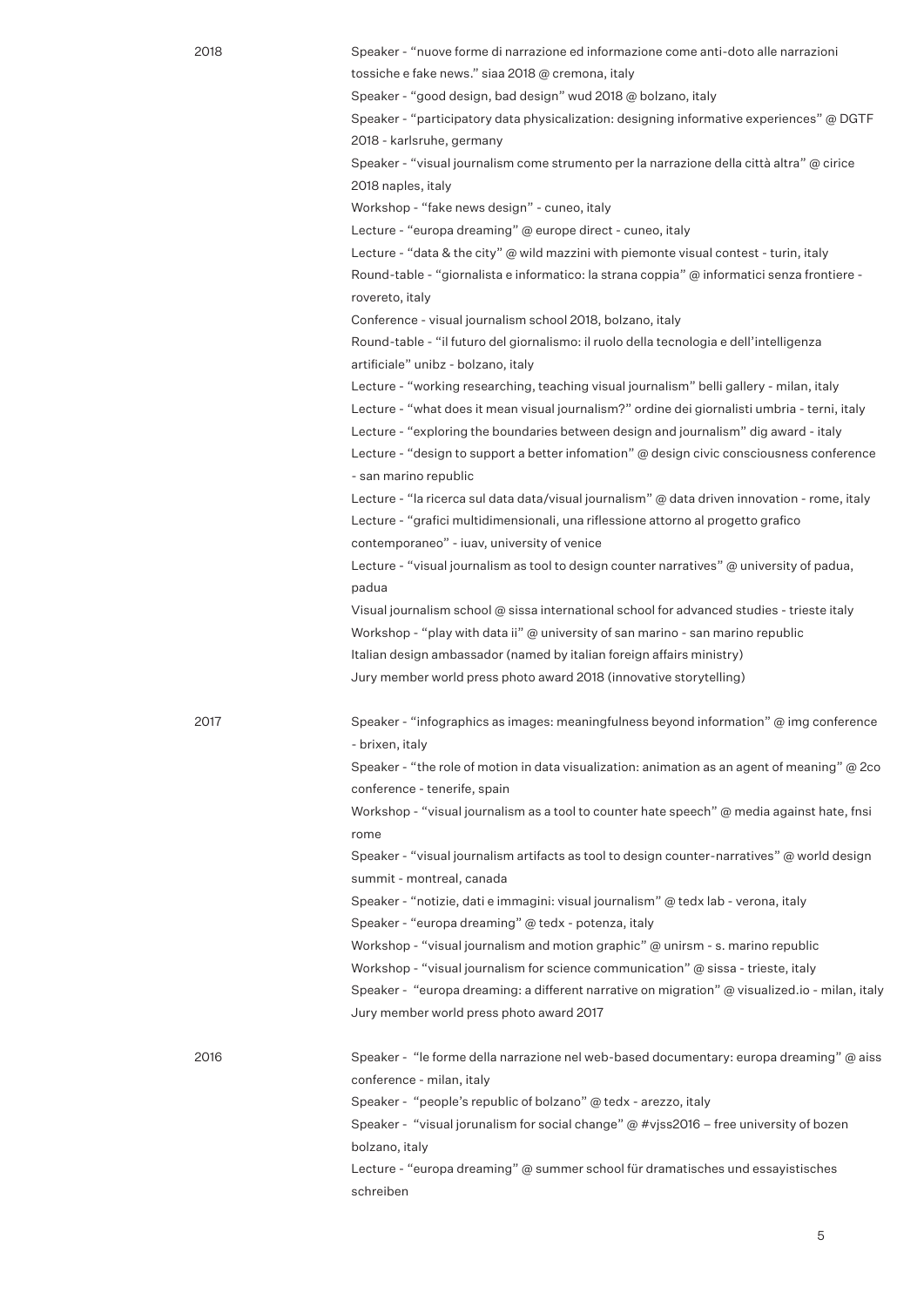|      | Lecture - "visual jorunalism for social change" @ esodoc european social documentary -<br>goldrain, italy   |
|------|-------------------------------------------------------------------------------------------------------------|
| 2015 | Speaker - "people's republic bolzano" @ world usability day - rome, italy                                   |
|      | Speaker - "make media make change" $\omega$ italian doc screenings - rome, italy                            |
|      | Speaker - "make media, make change" @ esodoc european social documentary @ goldrain,                        |
|      | italy                                                                                                       |
|      | Speaker - "make media, make change" @ sheffield docfest - uk                                                |
| 2014 | Workshop - "play with data with matteo moretti and domestic data streamers" @ elisava -<br>barcelona, Spain |
| 2013 | Speaker and exhibition "cornu portraits" $\omega$ xvi generative art conference - triennale, milan          |
|      | Workshop - "on visual journalism" @ sissa - trieste, italy                                                  |
|      | Workshop - "generative semantic typography" @ x summer school - castrignano de' greci,<br>italy             |
| 2011 | Lecture - "design by code" @ german university of cairo - egypt                                             |
|      | Exhibition - "spaghetti vespa typography" @ budapest design week - hungary                                  |
|      | Exhibition - "spaghetti vespa typography" @ salone del mobile - milan, italy                                |
|      | Workshop-"type in motion" $\omega$ free university of bozen - italy                                         |
| 2010 | Workshop - "algorithmic and analog ornament" @ 6th swiss design network - fh                                |
|      | nordwestschweiz in basel, swiss                                                                             |
|      | Speaker - "digital. material. structural. ornament today." @ free university of bozen - italy               |
| 2009 | Speaker - "an interactive designer" @ chulalongkorn university - bangkok, thailand                          |
|      | Workshop "stories from another world" @ istanbul bilgi university - turkey                                  |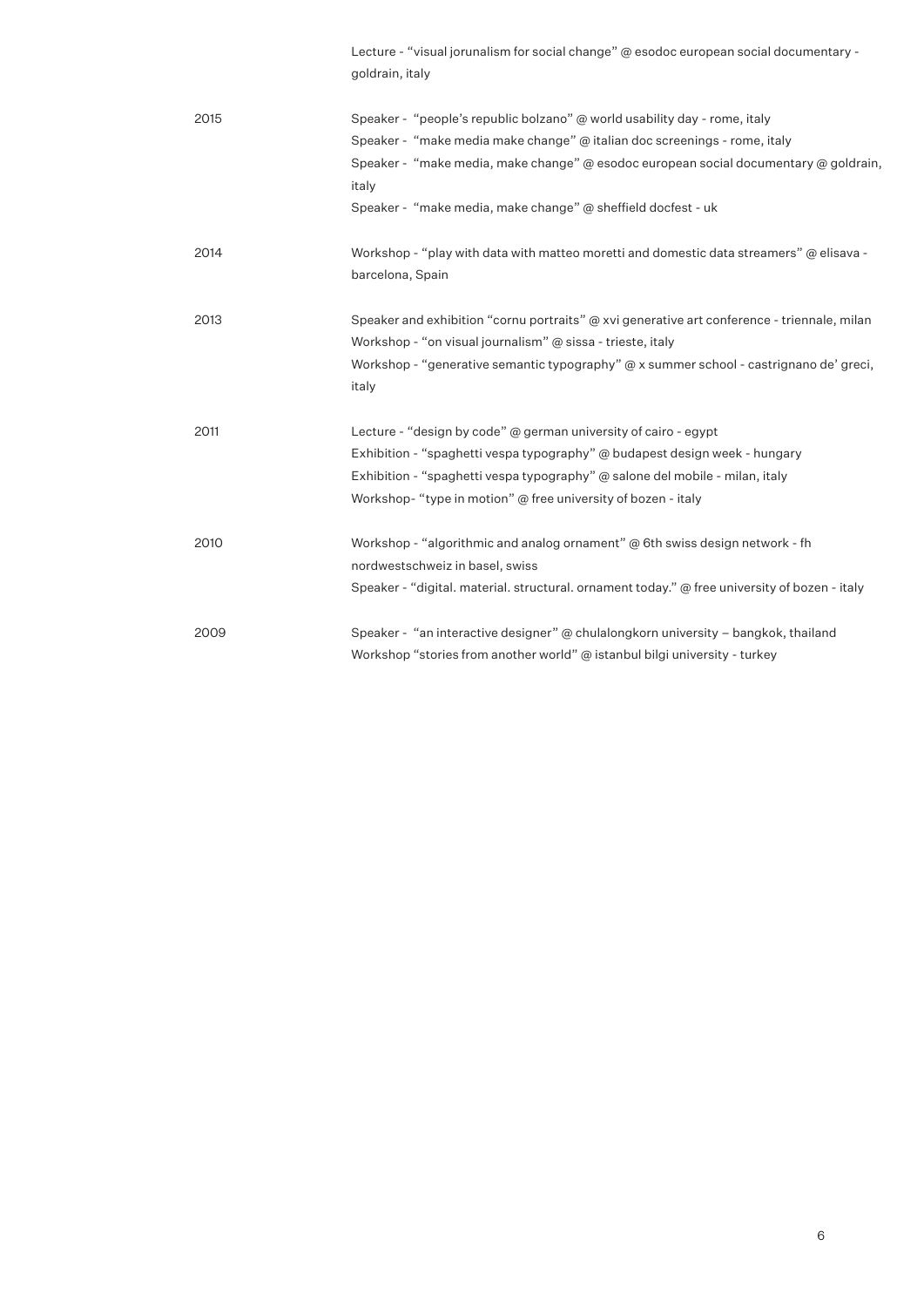#### Funded research project

2019

# De-constructing walls - Design practices for new perspectives on migration (Principal investigator - €9.900)

In the last decade, we witnessed an increasing amount of design practices that tackle social and political issues and controversies. In recent years some significant projects demonstrate how design deals with the migration issues by supporting the opening of debates, facilitating the social integration among communities, contrasting the misinformation and letting alternative narratives emerge. In different ways and with different aims, all those projects address the migration issue toward a more informed debate and more fair, resilient, inclusive and just society. The presented project aim to collects, analyze, and maps all those projects toward the definition of good-practices in designing around the migration issue. The output will be a book that intends to support and inspire design practitioners, social operators in their work, as well as everyone concerned with the migration and integration issue and with alternative methods and practices to address it.

#### Das Land

(Principal Investigator - €50.000) Sales of print media are at historic lows, while information and publications disseminated on digital media grow steadily. At the same time, we are witnessing a phenomenon in countertendency: the development of a different culture focused on paper publishing. This culture consists of independent publishing companies, care of authorial contents and packaging of products.

The crisis that has hit the publishing world in recent years has made a natural selection that has guaranteed survival only to those publications able to offer quality information presented in as many ways (Camillini, 2015, 104). It means that all the figures that contribute to the production of a printed magazine possess a high professional profile, able to interpret the issues addressed through their discipline, giving the product a new editorial homogeneity, in which the boundary between design and content becomes more labile. Allowing the latter to follow the reader in any place or time of day, through the contribution of technologies that will enable the de-physicalization. It opens up a relationship between physical and digital that is not concurrent, but rather convergent (Jenkins, 2006).

#### 2018

#### Take them at your place!

(Principal Investigator - €19.000)

The advent of web 2.0 technologies made information production capability available to a wider range of people, partly causing the proliferation of unverified or completely false information, that intoxicate the public debate and twist the opinion-making process, especially when it comes to scientific, social and political issues. For instance, biased information about migration and asylum seekers deforms online discussions and give rise to a slew of xenophobic comments on social network platforms, in themselves and for a lot of people an increasing replacement for traditional news sources. The design of a counter-narrative based not only on transparent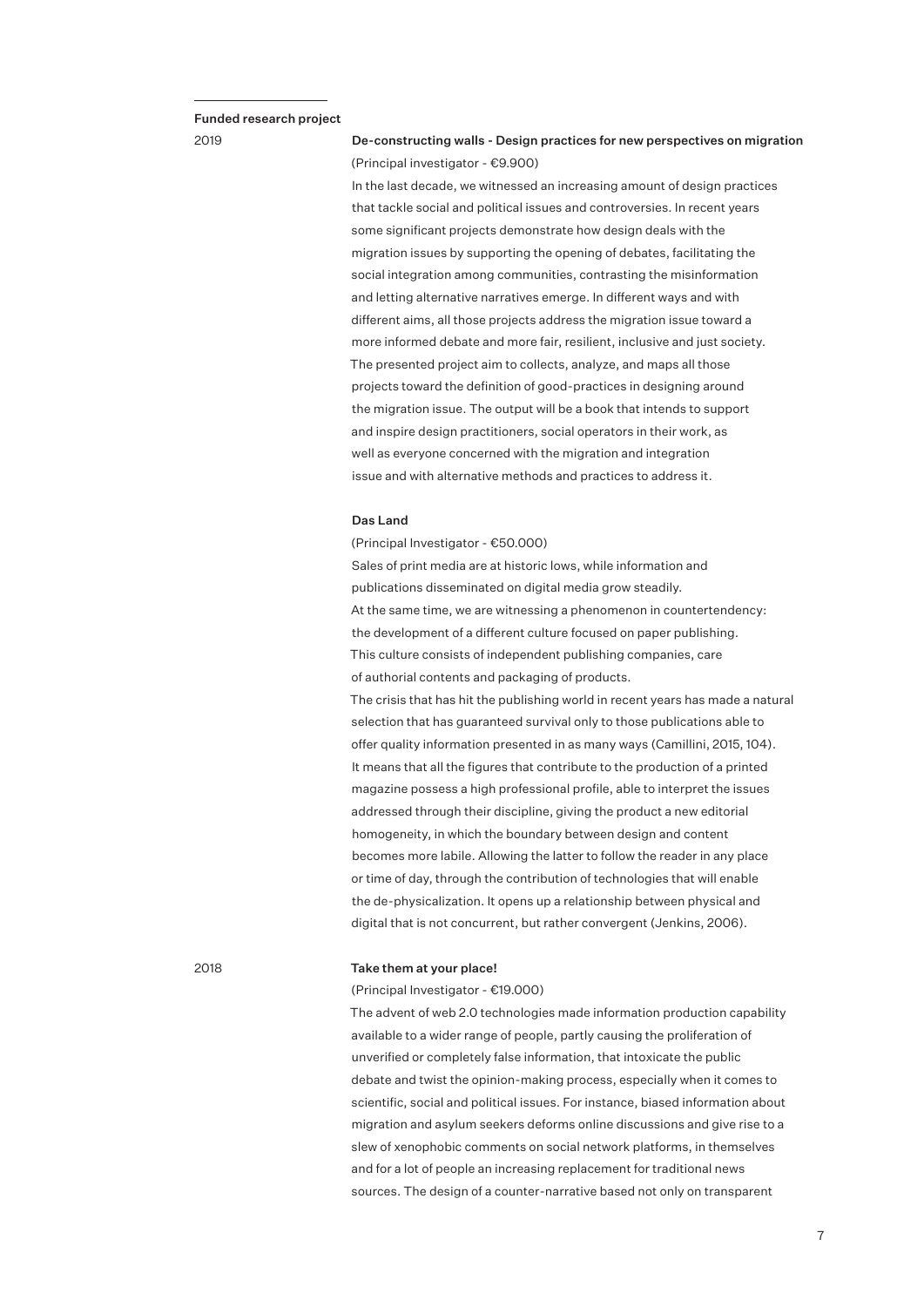data and facts, and the virtuous practices that highlight how migration can be an opportunity for today's society, becomes crucial to restoring a more informed debate, making stories emerge that are able to debunk clichés and the dominant biased narratives. The research project aims to explore new visual journalism methods aimed to design, communicate and evaluate the impact of counter-narratives toward a behavioral change among a local and also an online-distributed public (Dewey).

## 2017

#### Visual science communications

(co-investigator - €10.000)

The Institute for Regional Development and Location Management of EURAC ("client") wants to communicate the complex questions of their research to a wider public. At the Free University of Bolzano Prof. Kris Krois together with Gianluca Seta and Matteo Moretti focus on "Visual Journalism". The aim of this eld ist to render complex issues understandable and attractive by means of visual communciation. e client has research results regarding to the developments of population, agriculture and tourism, related to the alpine arc, to the EUREGIO and to South Tyrol. The project group "Visual Journalism" will visualize the topics in a series of three posters. e interconnected character of the posters should be evident, but each poster should also work on its own.

#### 2016

# Co-story: co-desigining smart object-based storytelling with children (co-investigator - €10.000)

Looking at the world of children toys one can identify an apparent tendency of integrating digital technologies within the toys in an attempt to create a more tangible interaction with digital data. e result is often a more engaging and pleasurable storytelling. In this way, the integration of diverse technologies enables children to enhance their physical development, and at the same time increase their creativity and cognitive development. e aim of this research project is to create new artifacts that can trigger children to build and experience stories through tangible objects that make use of integrated digital technologies. While these artifacts bridge the digital world with the tactile one, they simultaneously introduce a new concept of storytell-ing through making children active players in the creation of stories. As outcome, this research aims at creating design scenarios and prototypes that are designed and tested by the real end-user, children.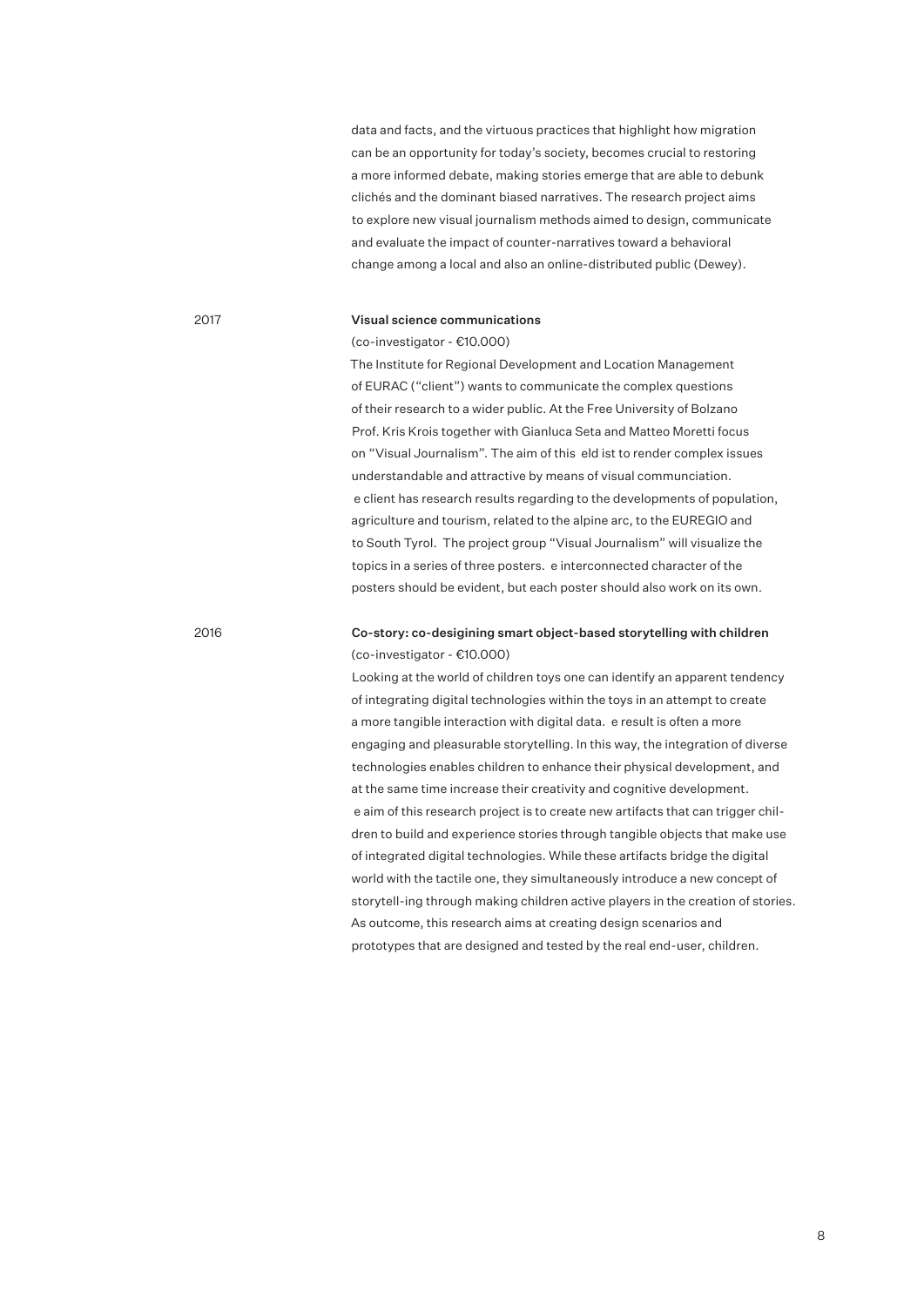| 2015 | Brenner Crossing: a transhistorical representation of refugees at the frontier |
|------|--------------------------------------------------------------------------------|
|      | (Principal investigator - €7.500)                                              |
|      | The aim of this project is thus to connect a very specific place (Brenner      |
|      | and the Austrian-Italian border) with a global issue - migration and           |
|      | European Union. Moreover, the project seeks to put this perceived              |
|      | "invasion" of migrants and refugees in a transhistorical perspective,          |
|      | connecting current migration with previous waves of people who                 |
|      | were forced to cross the same border during the XX century.                    |
|      |                                                                                |
| 2014 | Repubblica popolare di Bolzano                                                 |
|      | (Principal investigator - €3.500)                                              |
|      | An open window on the chinese community in Bolzano.                            |
|      | Who are the chinese citizens in Bolzano? A visual journalism project, an       |
|      | open window on one of the smallest and less known community of                 |
|      | the city. Faceted and complex issues such as the integration and               |
|      | coexistence between different cultures, will be told through visual            |

metaphors, interviews, animated and interactive infographics, offering

to a wider audience an entry point on a such intricate topic.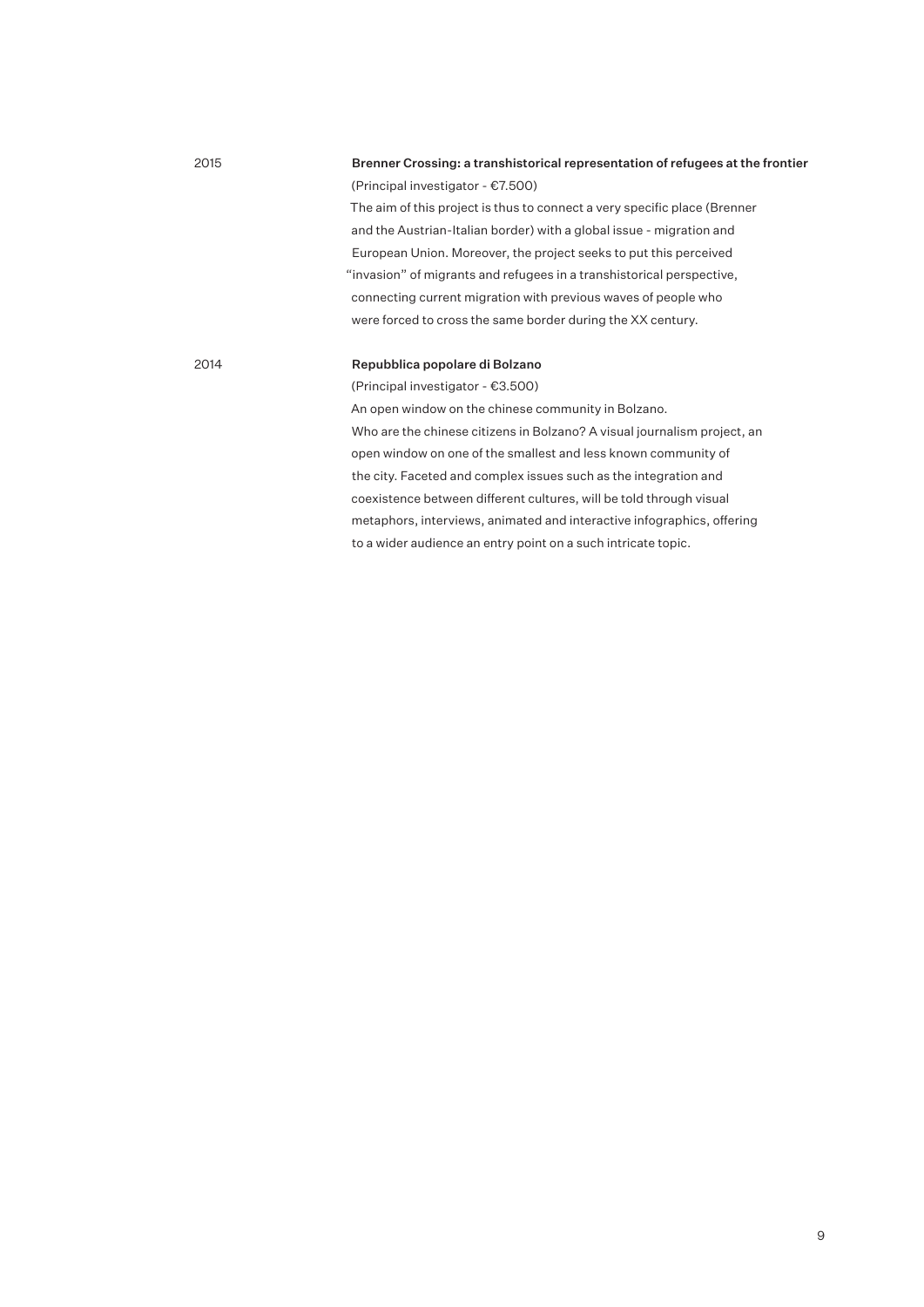|            | <b>Teaching Experience</b> |         |      |                                                                |
|------------|----------------------------|---------|------|----------------------------------------------------------------|
| 2020       | SS                         | SPD     | 48h  | Postgraduate course "Informagtion Design laboratory" (ICAR-13) |
| 2020       | SS                         | Unirsm  | 109h | Postgraduate course "System Design" (ICAR-13)                  |
| 2020       | SS                         | Unibz   | 60h  | Postgraduate course "Web and Media" (ICAR-13)                  |
| 2020       | WS                         | Elisava | 40h  | Postgraduate course "Visual Journalism" (ICAR-13)              |
| 2019       | SS                         | Unirsm  | 109h | Postgraduate course "System Design" (ICAR-13)                  |
| 2019       | SS                         | Unibz   | 60h  | Postgraduate course "Web and Media" (ICAR-13)                  |
| 2018       | SS                         | Unibz   | 60h  | Postgraduate course "Web and Media" (ICAR-13)                  |
| 2017       | SS                         | Unibz   | 60h  | Postgraduate course "Web and Media" (ICAR-13)                  |
| 2016       | SS                         | Unibz   | 60h  | Postgraduate course "Interface Design" (INF-01)                |
| 2015/16    | WS                         | Unibz   | 60h  | Graduate course "Interactive & Motion Graphics" (INF-01)       |
| 2015       | SS                         | Unibz   | 60h  | Graduate course "Interactive & Motion Graphics" (INF-01)       |
| 2014/15    | WS                         | Unibz   | 60h  | Graduate course "Interactive & Motion Graphics" (INF-01)       |
| 2014       | SS                         | Unibz   | 60h  | Graduate course "Interactive & Motion Graphics" (INF-01)       |
| 2013/14 WS |                            | Unibz   | 60h  | Graduate course "Interactive & Motion Graphics" (INF-01)       |
| 2013       | SS                         | Unibz   | 60h  | Graduate course "Interactive & Motion Graphics" (INF-01)       |
| 2012/13 WS |                            | Unibz   | 60h  | Graduate course "Interactive & Motion Graphics" (INF-01)       |
| 2012       | SS                         | Unibz   | 60h  | Graduate course "Interactive & Motion Graphics" (INF-01)       |
| 2011/12    | WS                         | Unibz   | 60h  | Graduate course "Interactive & Motion Graphics" (INF-01)       |
| 2011       | SS                         | Unibz   | 60h  | Graduate course "Interactive & Motion Graphics" (INF-01)       |
| 2010/11    | WS                         | Unibz   | 60h  | Graduate course "Interactive & Motion Graphics" (INF-01)       |
| 2010       | SS                         | Unibz   | 60h  | Graduate course "Interactive & Motion Graphics" (INF-01)       |
| 2009/10 WS |                            | Unibz   | 60h  | Graduate course "Interactive Media" (INF-01)                   |
| 2009       | SS                         | Unibz   | 60h  | Graduate course "Interactive Media" (INF-01)                   |
| 2008/09 WS |                            | Unibz   | 60h  | Graduate course "Interactive Media" (INF-01)                   |
| 2008       | SS                         | Unibz   | 60h  | Graduate course "Interactive Media" (INF-01)                   |
| 2008/07 WS |                            | Unibz   | 60h  | Graduate course "Interactive Media" (INF-01)                   |
| 2007       | SS                         | Unibz   | 60h  | Graduate course "Design generativo" (INF-01)                   |
| 2006       | SS                         | Unibz   | 60h  | Graduate course "Design generativo" (INF-01)                   |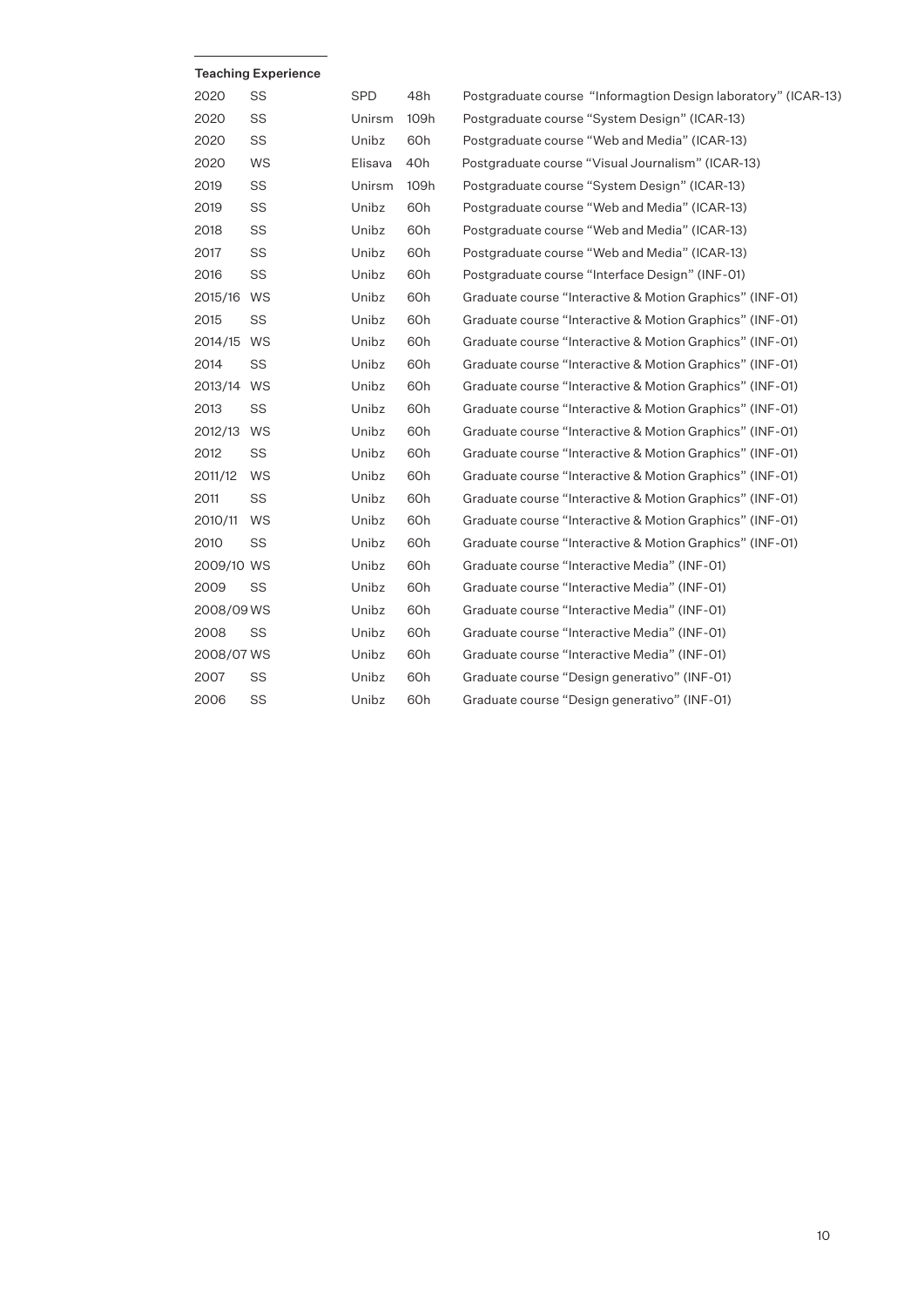#### Conferences organisation

# 2020

#### Future design education

https://futuredesigned.unirsm.sm/ The two days conference brought in the San Marino Republic experts, designers, teachers, as well as concerned citizens to reflect collectively on the future of the design education, together with worldwide international keynote speakers.

2019

## VJS 2019

http://visualjournalism.eu/

The VJS goes to Trieste. Two days with European prominent experts on datadriven journalism and storytellers. The 2 days conference is open to a wide public of journalists, students and academics and it recognise educational credits according to the vocational training of the Italian Journalists Association (Ordine dei Giornalisti).

## IMG 2019

http://img.events.unibz.it/

The images as visual artefacts, "designed objects", perfect synthesis between Eidos and Eidolon, represent and contain entire worlds, real or imaginary, in the space of a glance. This glance represents the limit between the pre-perceptual characteristics of the image and its pre-projective characteristics. This glance is the retinal boundary between what an image is and what an image means. The conference aims to investigate this gaze, through the comparison of contributions from different scientific perspectives, with the intention to shed new light on historical questions and to draw new ideas and applications for the future of the images.

2018

## VJS 2018

http://visualjournalism.eu/

After two years the Visual Journalism School comes back, officially sponsored by the Google News Lab. Two days with European prominent experts on data-driven journalism and storytellers. The public talks intend to offer to local German and Italian speaking journalists and designer an opportunity for training on new trends and perspectives in the journalism world. The 2 days conference is open to a wide public of journalists, students and academics and it recognise educational credits according to the vocational training of the Italian Journalists Association (Ordine dei Giornalisti).

## EARTH

https://earth.events.unibz.it/

The meanings that are defined in relation to the concept of heritage as well as the methods and tools for exploring cultural heritage have changed and expanded. In this context, information technologies offer new semantic spaces and action boundaries to experiment with different approaches to heritage education. This determines an increasingly complex intertwining of media and environments with the consequence that any artifact can be configured as a digital ecosystem. In this sense, virtual museums, multimedia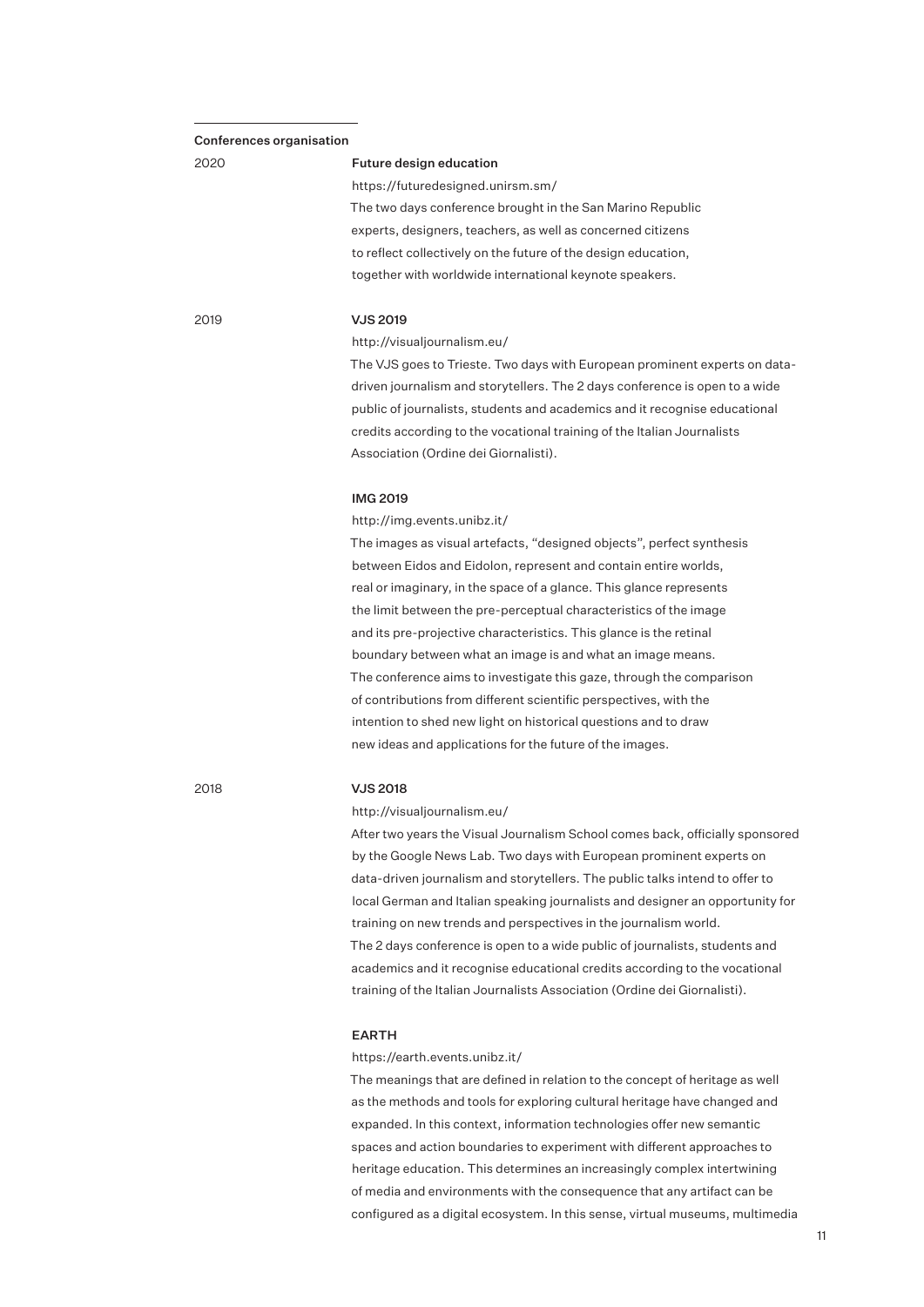installations, interactive technological platforms, as well as apps, serious games and immersive realities, are some of the possible variations of the digital environment in which to place innovative modes of education to tangible and intangible heritage. The conference aims to spur the meeting between different disciplines on the theme of digital environments both to encourage mutual complementarity, and to promote the progress of research through mutual stimulation.

## 2017

# IMG 2017

#### http://img.events.unibz.it/

The images as visual artefacts, "designed objects", perfect synthesis between Eidos and Eidolon, represent and contain entire worlds, real or imaginary, in the space of a glance. This glance represents the limit between the pre-perceptual characteristics of the image and its pre-projective characteristics. This glance is the retinal boundary between what an image is and what an image means. The conference aims to investigate this gaze, through the comparison of contributions from different scientific perspectives, with the intention to shed new light on historical questions and to draw new ideas and applications for the future of the images.

#### FAKE NEW(S)

In the frame of my research of innovative methods to inform a wider pubic in a more engaging and effectiev way, I organized with the support of G. Seta and P. Corraini FAKE NEW(S). Two days of workshop and talks for our students opened also to external public, an informative event to raise awareness on the clickbait and fake news phenomena.

#### #VJSS 2016

 Following the idea of the research group on visual journalism of the Faculty of Design and arts around Matteo Moretti and Kris Krois, organised the first Visual Jrounaslim summer school in Italy. Three days with three European prominent experts on data-driven journalism and storytellers. The public talks intend to offer to local German and Italian speaking journalists and designer an opportunity for training on new trends and perspectives in the journalism world. The 2 days conference is open to a wide public of journalists, students and academics and it recognise educational credits according to the vocational training of the Italian Journalists Association (Ordine dei Giornalisti).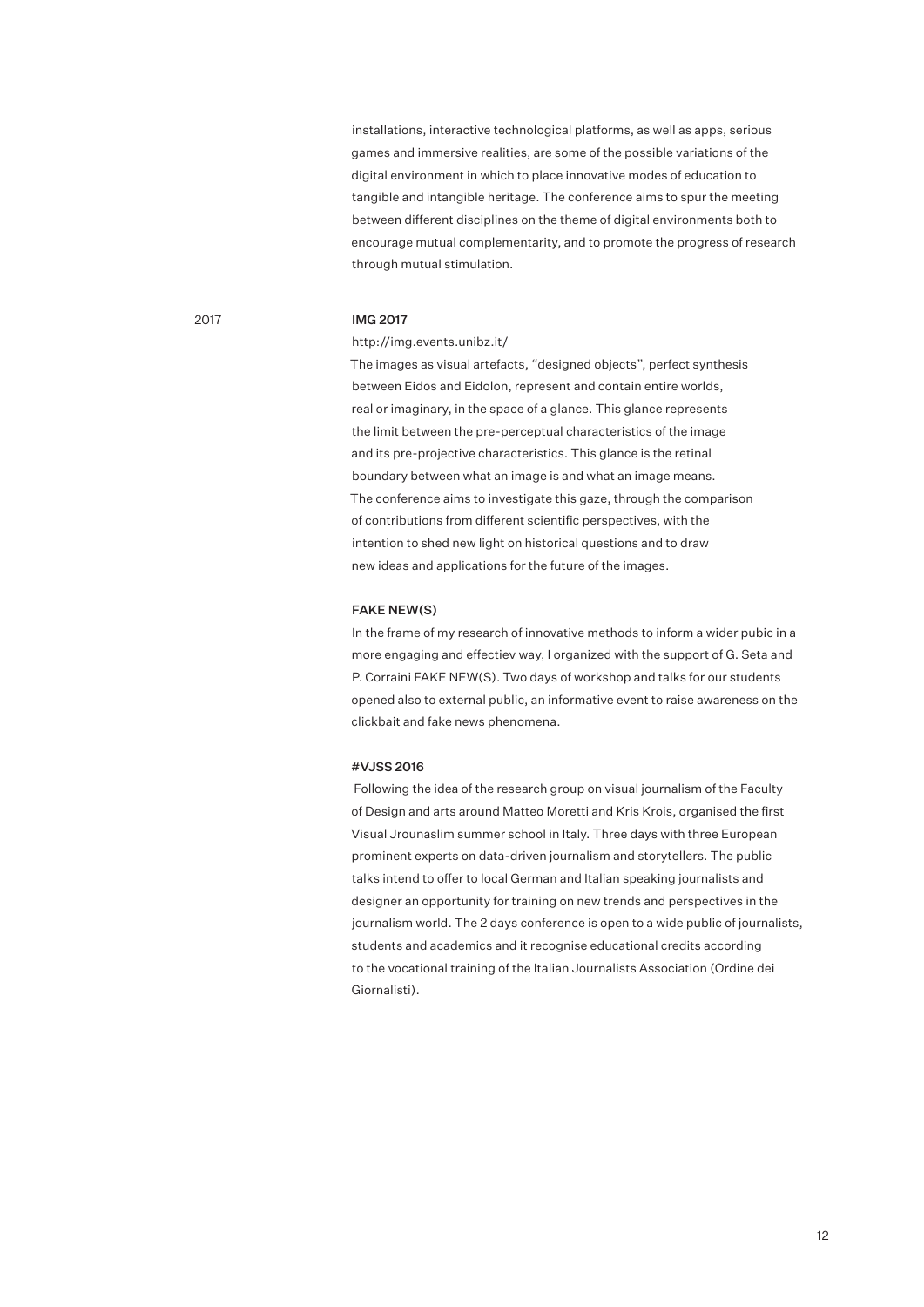| <b>Publications</b> |                                                                                 |
|---------------------|---------------------------------------------------------------------------------|
| 2020                | 4C Conference Paris proceedings                                                 |
|                     | "Socio and Social Design to tackle social controversy on migration"             |
|                     | Moretti, M                                                                      |
|                     | (forthcoming isbn)                                                              |
|                     | DGTF Matters of Communication proceedings                                       |
|                     | "Participatory data physicalization: designing informative experiences"         |
|                     | Moretti, M, Mattozzi, A                                                         |
|                     | (forthcoming isbn)                                                              |
|                     | 2CO proceedings                                                                 |
|                     | "The role of motion in data visualization: animation as an agent of meaning"    |
|                     | Burgio, V, Moretti, M                                                           |
|                     | https://doi.org/10.25145/b.2COcommunicating.2020.017                            |
| 2019                | IMG 2019 Conference proceedings                                                 |
|                     | "Participatory Data Physicalization: A New Space to Inform"                     |
|                     | https://doi.org/10.1007/978-3-030-41018-6_86                                    |
|                     | "Socio- Social- Design - Design Practices for New Perspective on Migration".    |
|                     | Matteo Moretti. Corraini 2019. ISBN: 9788875708061                              |
|                     | DCC conference Proceedings                                                      |
|                     | "La ricerca sul Visual Journalism, verso nuove esperienze informative che siano |
|                     | immersive, partecipative e interattive"                                         |
|                     | Moretti, M - ISBN 9788822904195                                                 |
|                     | IMG Journal Issue #1                                                            |
|                     | "From visual journalism to informative experiences our research on socio design |
|                     | artefacts in the information field", Moretti, M (2019)                          |
|                     | ISBN 9788899586096                                                              |
|                     | Europa Dreaming (curated book)                                                  |
|                     | Burgio, V, Moretti, M                                                           |
|                     | BuPress - ISBN 978-88-6046-153-7                                                |
|                     | "Visual Journalism and the Production of Counter-Narrations: the Case of Europa |
|                     | Dreaming" (chapter)                                                             |
|                     | Moretti, M - ISBN 978-88-6046-153-7                                             |
|                     | "Dreaming and Drowning: A Project of Visual Journalism on Borders and Europe"   |
|                     | (chapter)                                                                       |
|                     | Burgio, V, Moretti, M - ISBN 978-88-6046-153-7                                  |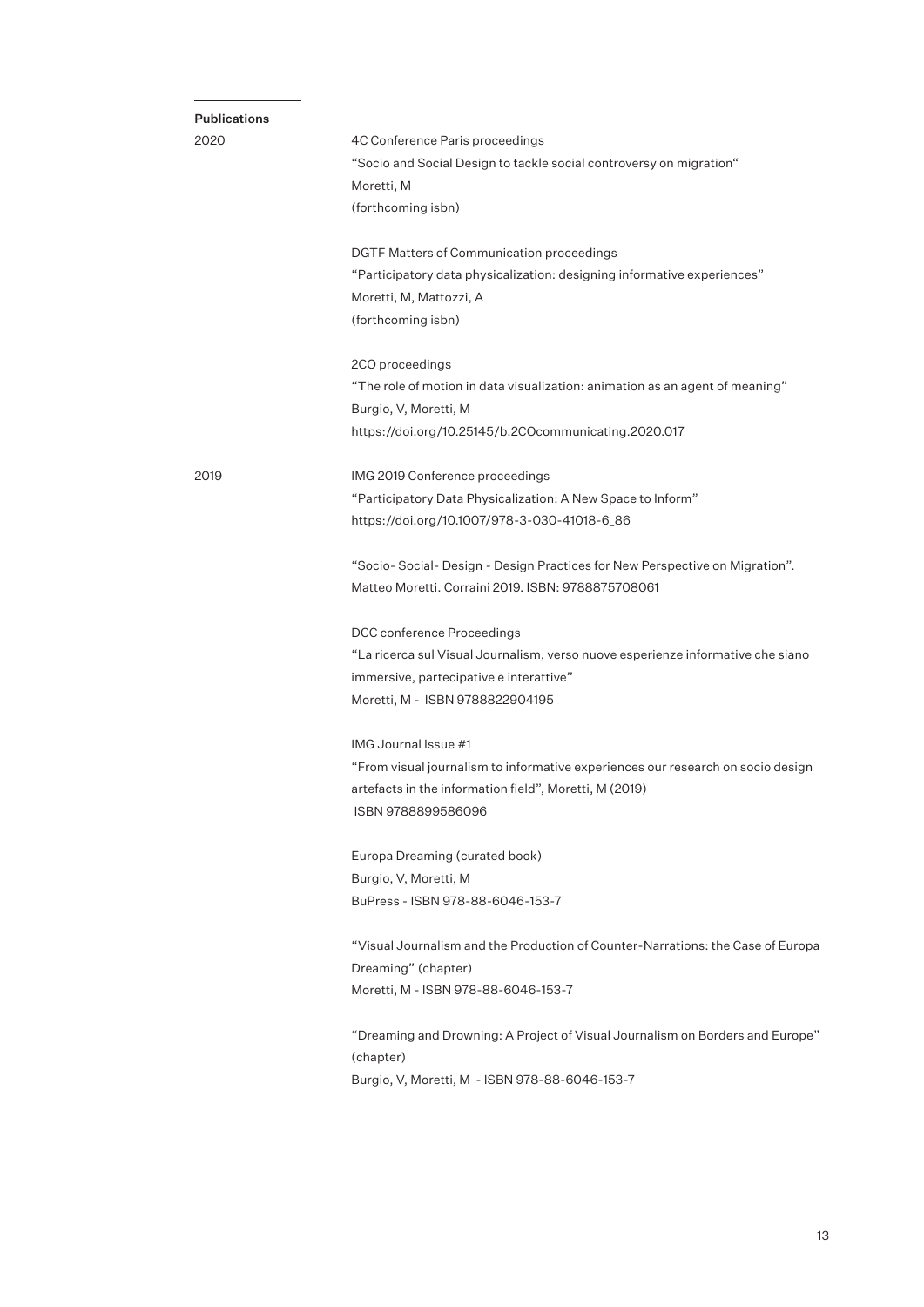XY Journal "The relevance of Otto Neurath. From ISOTYPE to Visual Journalism for a visual storytelling of the society" Luigini, A, Moretti, M Year III, N°6, 2019 - ISSN 2499-8338

Root Routes Journal "Design for migration: nuove pratiche di design verso una società più inclusiva" Moretti, M. Anno 9, n°29 aprile 2019 - ISSN 20395426

2018

EARTH proceeding "Communicating the heritage, a transmedia-driven approach" Moretti, M, Camillini, G DOI 10.1007/978-3-030-12240-9\_14

CIRICE 2018 Conference proceedings "Visual journalism as a tool for the storytelling of the otherness of city" Luigini, A, Moretti, M ISBN 9788899930035

"Beyond Transparency: making the Italian public administration more accessible through data storytelling " 2018, Moretti, M, De Chiara, F, Napolitano, M 10.1109/iV.2018.00050

"Progettazione transmediale nel contesto post-editoriale." 2018, Moretti, M, Camillini, G (paper accepted)

" Visual journalism come strumento per la narrazione della città altra." 2018 Moretti, M, Luigini, A (paper accepted)

IMG Conference Proceedings "Infographics as Images: Meaningfulness beyond Information" 10.3390/proceedings1090891

"DATA JOURNALISM Guida essenziale alle notizie fatte con i numeri" (chapter) ISBN: 9788861845862 Mondadori Università

2017

AISS XLIV Conerence Proceedings "Le forme della narrazione nel web-based documentary: il caso Europa Dreaming " ISSN -1970-7452

The Design Journal vol. 20 (ISSN: 1460-6925) "People's Republic of Bolzano or how digital artifacts can be adversarial to misinformation." http://dx.doi.org/10.1080/14606925.2017.1352842